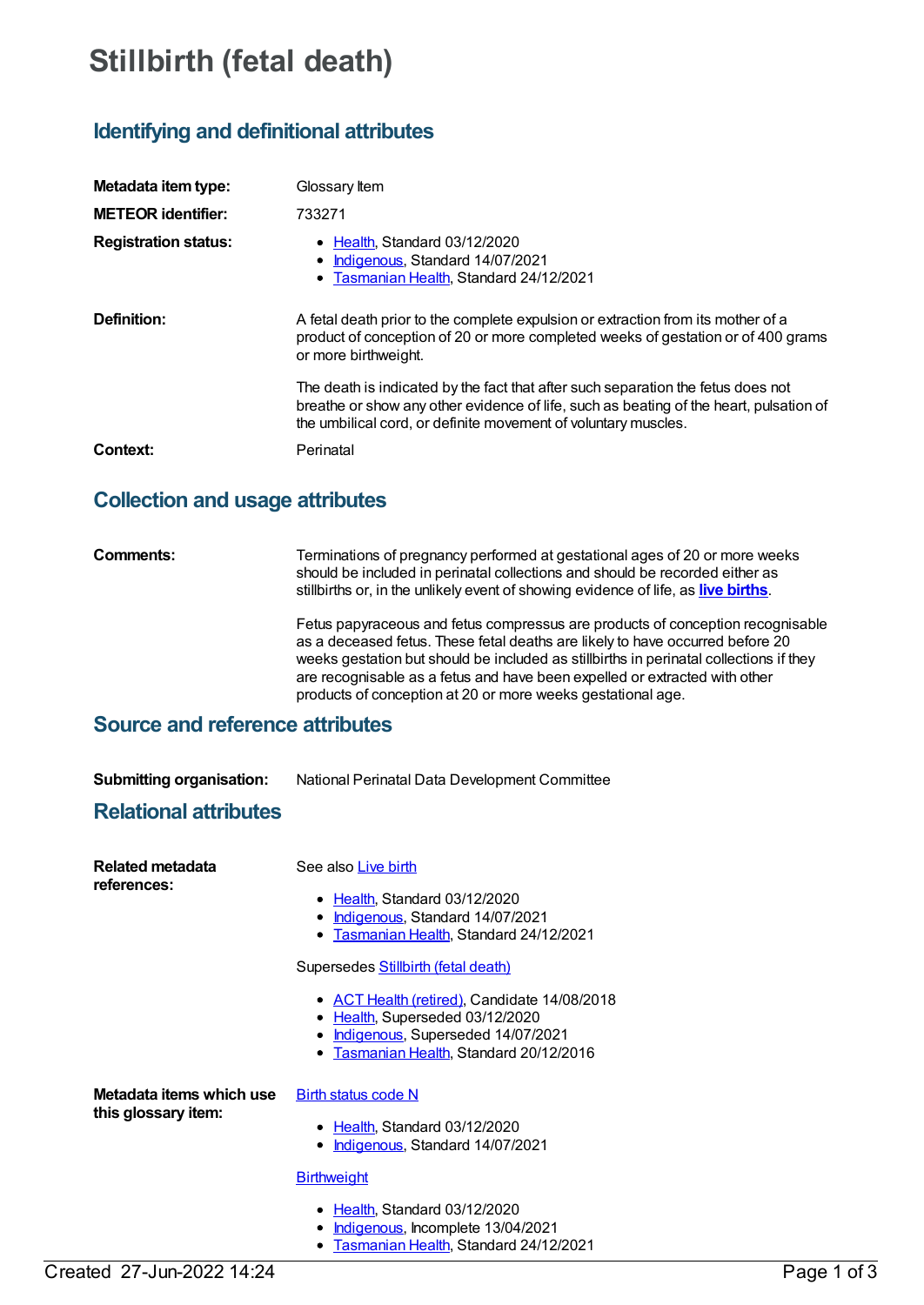#### [Female—parity](https://meteor.aihw.gov.au/content/733284)

- [Health](https://meteor.aihw.gov.au/RegistrationAuthority/12), Standard 03/12/2020
- **[Tasmanian](https://meteor.aihw.gov.au/RegistrationAuthority/15) Health, Standard 11/06/2021**

#### [Female—parity,](https://meteor.aihw.gov.au/content/733287) total pregnancies N[N]

- [Health](https://meteor.aihw.gov.au/RegistrationAuthority/12), Standard 03/12/2020
- [Tasmanian](https://meteor.aihw.gov.au/RegistrationAuthority/15) Health, Standard 11/06/2021

[Indigenous-specific](https://meteor.aihw.gov.au/content/738532) primary health care NBEDS December 2020

• [Indigenous](https://meteor.aihw.gov.au/RegistrationAuthority/6), Standard 14/07/2021

#### [Live](https://meteor.aihw.gov.au/content/733187) birth

- [Health](https://meteor.aihw.gov.au/RegistrationAuthority/12), Standard 03/12/2020
- [Indigenous](https://meteor.aihw.gov.au/RegistrationAuthority/6), Standard 14/07/2021
- [Tasmanian](https://meteor.aihw.gov.au/RegistrationAuthority/15) Health, Standard 24/12/2021

#### [Perinatal](https://meteor.aihw.gov.au/content/750440) death

• [Health](https://meteor.aihw.gov.au/RegistrationAuthority/12), Standard 17/12/2021

#### [Perinatal](https://meteor.aihw.gov.au/content/750304) Mortality NBEDS 2022–23

• [Health](https://meteor.aihw.gov.au/RegistrationAuthority/12), Standard 17/12/2021

#### [Perinatal](https://meteor.aihw.gov.au/content/727295) NBEDS 2021–22

• [Health](https://meteor.aihw.gov.au/RegistrationAuthority/12), Superseded 17/12/2021

#### [Perinatal](https://meteor.aihw.gov.au/content/742055) NBEDS 2022–23

• [Health](https://meteor.aihw.gov.au/RegistrationAuthority/12), Standard 17/12/2021

#### [Perinatal](https://meteor.aihw.gov.au/content/727291) NMDS 2021–22

• [Health](https://meteor.aihw.gov.au/RegistrationAuthority/12), Superseded 17/12/2021

#### [Perinatal](https://meteor.aihw.gov.au/content/742052) NMDS 2022–23

• [Health](https://meteor.aihw.gov.au/RegistrationAuthority/12), Standard 17/12/2021

### [Pregnancy—birth](https://meteor.aihw.gov.au/content/732874) plurality, code N

- [Health](https://meteor.aihw.gov.au/RegistrationAuthority/12), Standard 03/12/2020
- [Indigenous](https://meteor.aihw.gov.au/RegistrationAuthority/6), Standard 14/07/2021

#### [Product](https://meteor.aihw.gov.au/content/733312) of birth

- [Health](https://meteor.aihw.gov.au/RegistrationAuthority/12), Standard 03/12/2020
- [Indigenous](https://meteor.aihw.gov.au/RegistrationAuthority/6), Standard 14/07/2021

#### Product of [birth—birthweight](https://meteor.aihw.gov.au/content/733408)

- [Health](https://meteor.aihw.gov.au/RegistrationAuthority/12), Standard 03/12/2020
- [Indigenous](https://meteor.aihw.gov.au/RegistrationAuthority/6), Standard 14/07/2021

#### Product of [birth—birthweight,](https://meteor.aihw.gov.au/content/742849) code N

• [Indigenous](https://meteor.aihw.gov.au/RegistrationAuthority/6), Standard 14/07/2021

#### Product of [birth—birthweight,](https://meteor.aihw.gov.au/content/733280) total grams N[NNN]

• [Health](https://meteor.aihw.gov.au/RegistrationAuthority/12), Standard 03/12/2020

#### Product of birth—head [circumference,](https://meteor.aihw.gov.au/content/733429) total centimetres NN[N].N

• [Health](https://meteor.aihw.gov.au/RegistrationAuthority/12), Standard 03/12/2020

#### Product of [birth—perinatal](https://meteor.aihw.gov.au/content/716377) death type, code N

• [Health](https://meteor.aihw.gov.au/RegistrationAuthority/12), Standard 17/12/2021